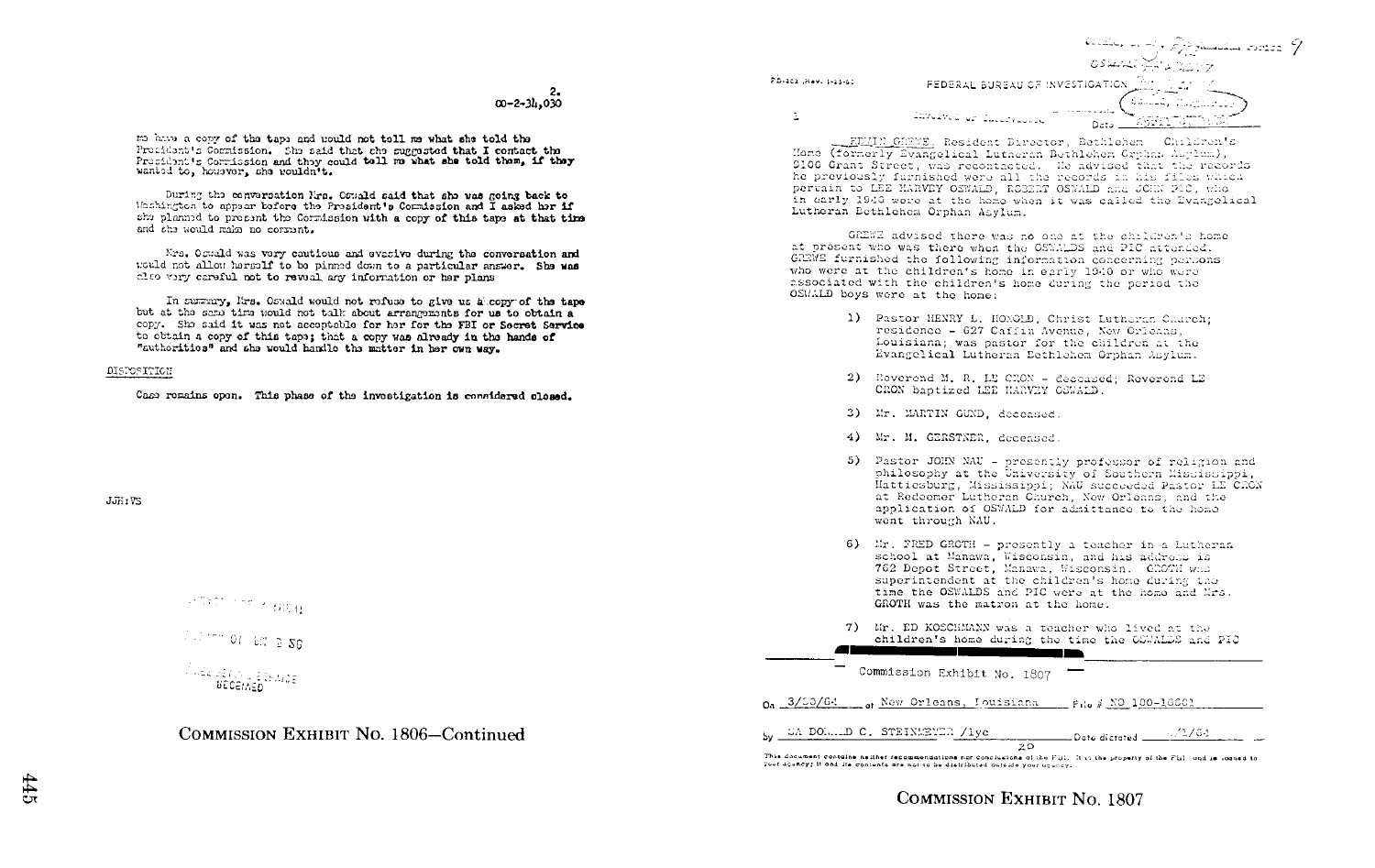$\frac{10}{2}$  100-16601

were at the home. HOUGHWANN presently resides<br>at 5511 Mouningside Drive, Cleveland 29, Ohio.<br>KOSCHWAN is principal of St. Mark's Lutheran<br>School, Cleveland, Ohio.

110 89-69

Set forth are copies of the research of the<br>Bethlehem Onildrens Home proviously furniched by<br>Nr. Grewe.

 $21$ 

COMMISSION EXHIBIT No. 1807-Continued

COMMISSION EXHIBIT No. 1807-Continued

 $22\,$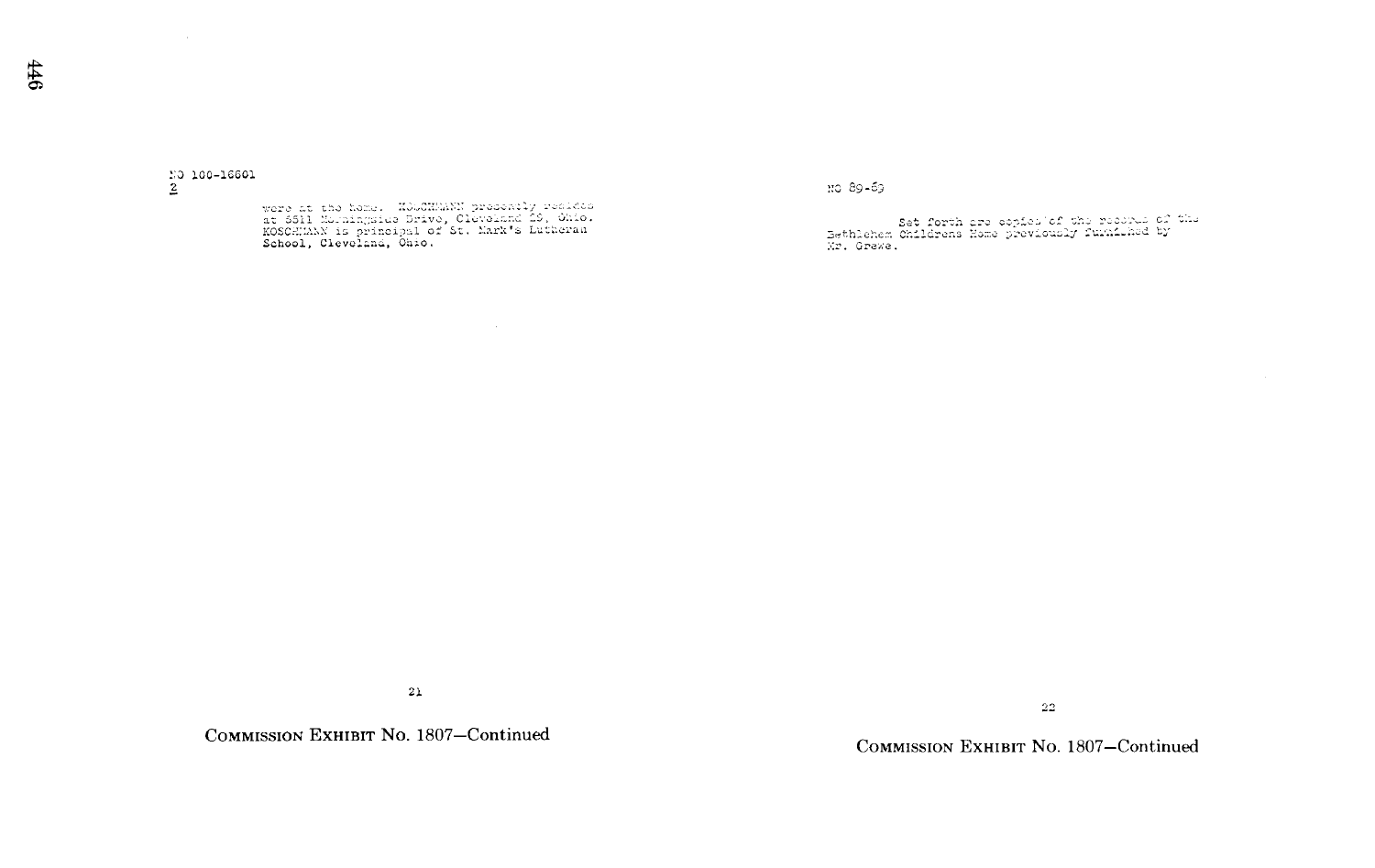| Evangelical Eutheran Bethlehem Orphan Ilophun                                                                                                                                                                                                                                  |
|--------------------------------------------------------------------------------------------------------------------------------------------------------------------------------------------------------------------------------------------------------------------------------|
| (APPLICATION FOR RELEASE OF CHILDREN.)                                                                                                                                                                                                                                         |
| New Orleans, La, $\sqrt{\frac{1}{\sqrt{1-\frac{1}{2}}} \cdot \frac{10\frac{1}{2}}{1-\frac{1}{2}}}$                                                                                                                                                                             |
| TO THE BOARD OF DIRECTORS.                                                                                                                                                                                                                                                     |
| GENTLEMEN:                                                                                                                                                                                                                                                                     |
| I, the undersigned, respectfully apply for the release of                                                                                                                                                                                                                      |
| Lee Commit                                                                                                                                                                                                                                                                     |
|                                                                                                                                                                                                                                                                                |
| ست ب به به به بابا<br>I promise to take my new personal supervision and<br>$\mathbb{Z}_{\geq 2}$ . Christian training according to the teachings and Tenets of the Ev.                                                                                                         |
| Lutheran Church.                                                                                                                                                                                                                                                               |
| Lakso agree and promise to pay all arrears for board, amounting to                                                                                                                                                                                                             |
| Applicants. A the Contract of the Contract of the Contract of the Contract of the Contract of the Contract of the Contract of the Contract of the Contract of the Contract of the Contract of the Contract of the Contract of<br>Relation of Applicant (Western Communication) |
| The Committee on Applications hereby approves and recommends                                                                                                                                                                                                                   |
| the above application.<br>H. L. Hand Claiman                                                                                                                                                                                                                                   |
| Granted by the Board of Directors at a meeting held $\frac{1}{\sqrt{2}}$<br>Flund Preelism<br>-- V Armad<br>H / V A<br><u> André Scaracary</u>                                                                                                                                 |

APPLICATION (BLANK New Orleans, La., 22 To the President and Board of Directors of the Evangelical Lutheran Bethlebem Orphan Asylum Association. I, We, the undersigned, hereby make application for the admission to your Home of Name is full and a start<br>The start of the start old tre 3 14/19/39 Went sim والمتعاديات Mother Ma L Ournes Riders 111 fls Occupation of party making application Trinity for and Cryptoconform If application is accepted, I hereby agree to sign and abide he the Association's contract, and leave the boys in the Asylum unail at least one year after confirmation, and girl's until they have reached the age of 18 years. -toma filipsgishte Sait The Committee on Applications hereby approves and recommends the above application. 1.9.1 Ludd Chairman ------------------------------------................................... <u>, alphabet de la facta</u> Date entered Asylum 12/7/2/2010010201 

 $\frac{1}{24}$  ................

**MAGE Church** 

COMMISSION EXHIBIT No. 1807-Continued

162

 ${\tt Fastor} \label{thm:1} \centering \begin{minipage}{0.9\linewidth} \textbf{?} \end{minipage}$ 

Date of release.

COMMISSION EXHIBIT No. 1807-Continued

 $47$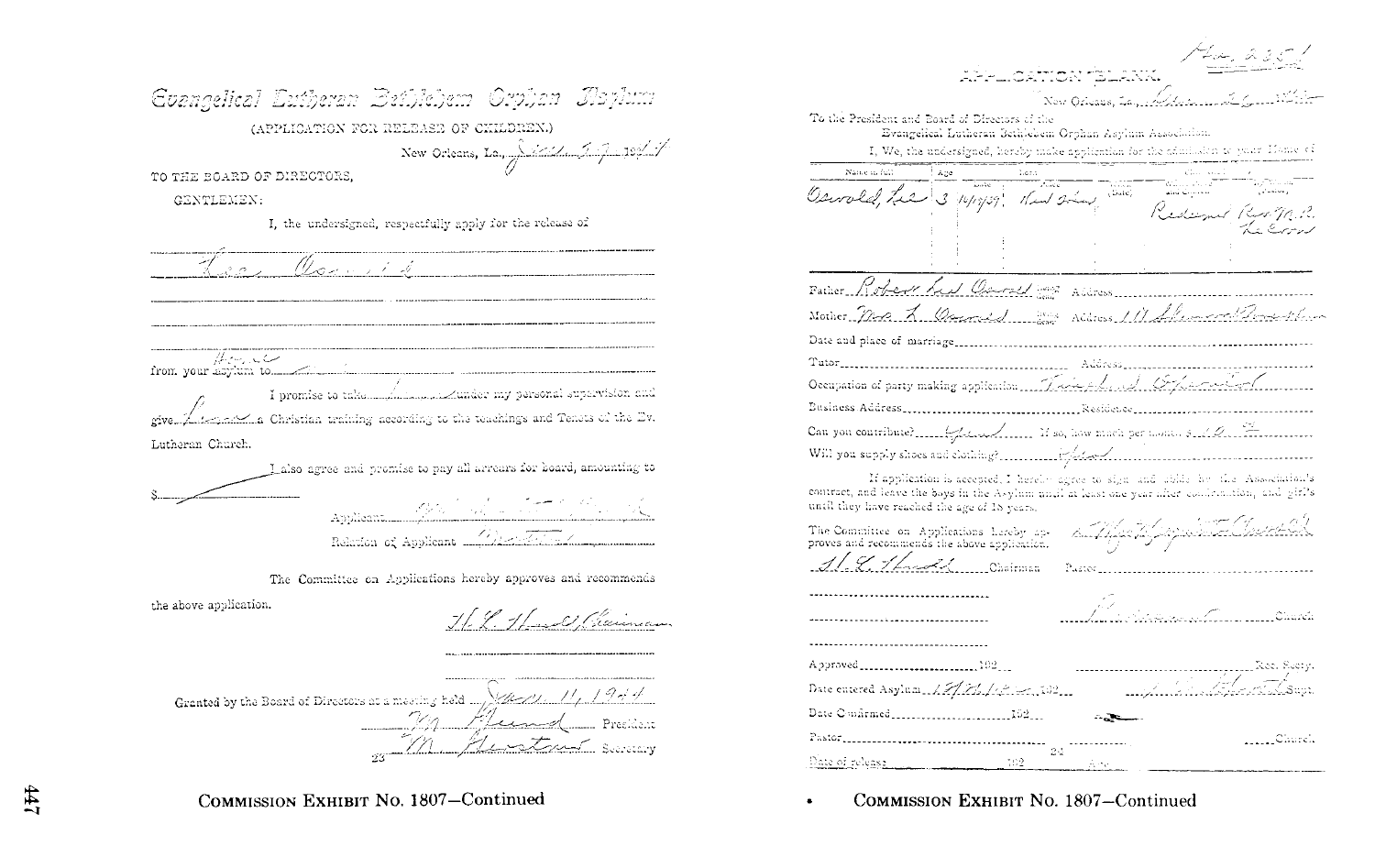N

| ame            |                    |                |              |             |                           |      |              |                    |                    |                | Holosping Carp<br>- Mearler<br>Phil Meanspie<br>- Chicker Port |
|----------------|--------------------|----------------|--------------|-------------|---------------------------|------|--------------|--------------------|--------------------|----------------|----------------------------------------------------------------|
|                | ate entered Asylum |                |              |             |                           | 192  |              | Board per month \$ |                    |                |                                                                |
| Year<br>$92 -$ | Board per<br>month | Amount<br>Paid | Date<br>Paid | Year<br>192 | Board per Amount<br>mouth | Paid | Date<br>Paid | Year<br>192        | Board per<br>month | Amount<br>Paid |                                                                |
| imce<br>ĝn!    |                    |                |              |             |                           |      |              |                    |                    |                |                                                                |
| unary          |                    |                | ţ,           |             |                           |      |              |                    |                    |                |                                                                |
| hrnary         |                    |                | ÿ.           |             |                           |      |              |                    |                    |                |                                                                |
| arch           |                    |                | ţj.          |             |                           |      |              |                    |                    |                |                                                                |
| pril           |                    |                | ij           |             |                           |      |              |                    |                    |                |                                                                |
| <u>ay</u>      |                    |                |              |             |                           |      |              |                    |                    |                | - Diff.<br>- Totinal<br>- gnos                                 |
| ne.            |                    |                |              |             |                           |      |              |                    |                    |                |                                                                |
| dy_            |                    |                |              |             |                           |      |              |                    |                    |                |                                                                |
| agust.         |                    |                |              |             |                           |      |              |                    |                    |                |                                                                |
| ptembe         |                    |                | à            |             |                           |      |              |                    |                    |                |                                                                |
| toher          |                    |                |              |             |                           |      |              |                    |                    |                |                                                                |
| pvembel        |                    |                | μ            |             |                           |      |              |                    |                    |                |                                                                |
| zecube         |                    |                | p.           |             |                           |      |              |                    |                    |                |                                                                |
| frir           |                    |                |              |             |                           |      |              |                    |                    |                |                                                                |
| Jance<br>:Ine  |                    |                |              |             |                           |      |              |                    |                    |                |                                                                |
| nuary          |                    |                |              |             |                           |      |              |                    |                    |                |                                                                |
| bruary         |                    |                |              |             |                           |      |              |                    |                    |                |                                                                |
| arch           |                    |                |              |             |                           |      |              |                    |                    |                |                                                                |
| Jme            |                    |                |              |             |                           |      |              |                    |                    |                |                                                                |
| ŁY.            |                    |                |              |             |                           |      |              |                    |                    |                |                                                                |
| me             |                    | ¥              |              |             |                           |      |              |                    |                    |                |                                                                |
| 立              |                    |                |              |             |                           |      |              |                    |                    |                |                                                                |
| igust.         |                    |                |              |             |                           |      |              |                    |                    |                |                                                                |
| ptembe         |                    |                |              |             |                           |      |              |                    |                    |                |                                                                |
| :tober         |                    |                |              |             |                           |      |              |                    |                    |                |                                                                |
| wentle:        |                    |                |              |             |                           |      |              |                    |                    |                |                                                                |
| :cember        |                    |                |              |             |                           |      |              |                    |                    |                |                                                                |
| tal            |                    |                |              |             |                           |      |              |                    |                    |                |                                                                |
| lance          |                    |                |              |             |                           |      |              |                    |                    |                |                                                                |
| the            |                    | ÷              |              |             |                           |      |              |                    |                    |                |                                                                |
| mary_          |                    |                |              |             |                           |      |              |                    |                    |                |                                                                |
| bruary         |                    |                |              |             |                           |      |              |                    |                    |                |                                                                |
| <b>yrch</b>    |                    |                |              |             |                           |      |              |                    |                    |                |                                                                |
| gil.           |                    |                |              | H           |                           |      |              |                    |                    |                |                                                                |
| ιy_            |                    |                |              |             |                           |      |              |                    |                    |                |                                                                |
| ne             |                    |                |              |             |                           |      |              |                    |                    |                |                                                                |
| lγ.,           |                    |                |              |             |                           |      |              |                    |                    |                |                                                                |
| igust          |                    |                |              |             |                           |      |              |                    |                    |                |                                                                |
| ptember        |                    |                |              |             |                           |      |              |                    |                    |                |                                                                |
| tober          |                    |                |              |             |                           |      | 2ŏ           |                    |                    |                |                                                                |
| vember         |                    |                |              |             |                           |      |              |                    |                    |                |                                                                |
| cembed         |                    |                |              |             |                           |      |              |                    |                    |                |                                                                |

New Orleans, La., 12: 43. 1004 To the President and Board of Directors of the Evangelical Lutheran Bethlehem Orphan Asylum Association. I, We, the undersigned, hereby make application for the admission to your Mome of Name in full  $\mathbf{A}_i(\mathbf{c})$  $-w_{\rm{max}}$  $\overline{p}$ , Town EDNARD العشق الدخل سنكافأ والمتعارض 9 11-12-32 year Culturer , Sta Resource Clark Rev. Ast. Walker  $7 + 7 - 34$ Address\_Asam alisonne, Lau Factor Edward Van Pie Address 1612 Mother Space guard Elderson County Occupation of party making application ...... Ilse executively Business Address 1910 South Laws Mich, Residence Communication Will you supply shoes and elothing? If application is accepted, I lievely agree to sign and abide by the Association's

contract, and leave the boys in the Asylum until at least one year after confirmation, and girl's until they have reached the age of 18 years.

The Committee on Applications hereby approves and recommends the above application. Chairman Pastor<sub>a</sub> Church ------------------------------------Approved..........................192...  $\frac{1}{2}$   $\frac{1}{2}$   $\frac{1}{2}$   $\frac{1}{2}$   $\frac{1}{2}$   $\frac{1}{2}$   $\frac{1}{2}$   $\frac{1}{2}$   $\frac{1}{2}$   $\frac{1}{2}$   $\frac{1}{2}$   $\frac{1}{2}$   $\frac{1}{2}$   $\frac{1}{2}$   $\frac{1}{2}$   $\frac{1}{2}$   $\frac{1}{2}$   $\frac{1}{2}$   $\frac{1}{2}$   $\frac{1}{2}$   $\frac{1}{2}$   $\frac{1}{2}$  Date entered Asylum ...............................162.... Date Confirmed Contract (1921) Arrettenen . . . . . . . . . . . . . . Church ---------------------- $2\delta$ Date of release,  $\left[\ldots,\ldots,\ldots,\ldots,\ldots,\cdots\right]$  102 Are

COMMISSION EXHIBIT No. 1807-Continued

COMMISSION EXHIBIT No. 1807-Continued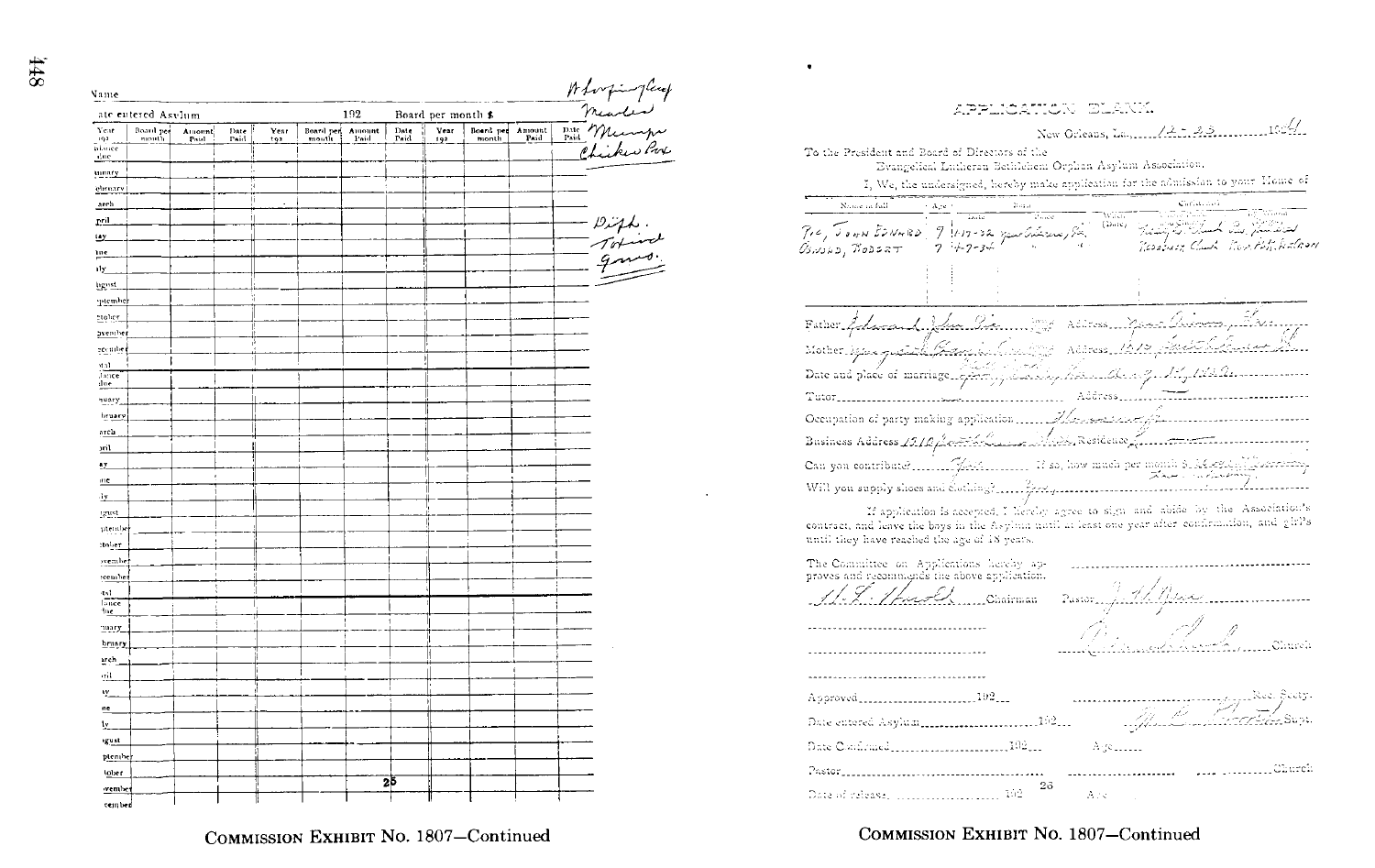$\blacktriangleleft$ 

| Name                                                                           |                            |                                       |              |                     |                |                   |                                 |                              |                            |
|--------------------------------------------------------------------------------|----------------------------|---------------------------------------|--------------|---------------------|----------------|-------------------|---------------------------------|------------------------------|----------------------------|
| Date entered Asylum                                                            |                            |                                       |              | ÎΥ<br>102           |                | Board per month 3 |                                 |                              |                            |
| Vest<br>$\frac{1}{2}$ in<br>and per $\frac{1}{2}$<br>inga<br>Iti Annee<br>and. | $\Lambda$ along 1<br>Paid. | Ye.c<br>$D$ and $\sim$<br>Paid<br>192 |              | Board per General Y | late<br>Paid   | Vear<br>192       | ; Borne her, Abonité ;<br>month | $\mathcal{V}, \mathcal{U}_2$ | $\frac{1}{P_{\text{max}}}$ |
| $\mu$ and $\mu$                                                                |                            |                                       |              |                     |                |                   |                                 |                              |                            |
| Politicity                                                                     |                            | ķ                                     | Î.           | à,                  |                | Î,                |                                 |                              |                            |
| 51.562<br>ĵ                                                                    |                            | 'n                                    |              | ł.                  |                |                   |                                 |                              |                            |
| April                                                                          |                            |                                       |              |                     |                |                   | t                               |                              |                            |
| May                                                                            |                            |                                       | elet.op. Ler |                     |                |                   | l,                              | ŧ                            |                            |
| Jaar                                                                           |                            |                                       | دیئ دہ مد    |                     | s.c)           | J.                |                                 | I                            |                            |
| $\mathcal{W}^{\mathcal{M}}$                                                    |                            |                                       | bruikt i     | بىزىنە<br>à.        |                |                   | ×,                              | Ţ                            |                            |
| 222<br>Angust                                                                  |                            |                                       |              | ä,                  | í.             |                   |                                 |                              |                            |
| $50 - \mu$<br>September                                                        | 0                          | È                                     | vo<br>2.2.   | مركزيه              | ممشما<br>€ت    | ر ده'             | ÷,                              |                              |                            |
| تعصب<br>October                                                                |                            |                                       |              |                     |                |                   |                                 |                              |                            |
| November                                                                       |                            |                                       |              |                     |                |                   |                                 |                              |                            |
| December                                                                       |                            |                                       | Ż.           |                     | يساول          |                   |                                 | <u>i</u> Dee<br>إدنت         |                            |
|                                                                                |                            |                                       |              | l,                  | ê.             |                   | $\sqrt{2}$ and $\sqrt{2}$       | $\mathcal{O}^{\mathcal{A}}$  |                            |
| $\frac{\text{Total}}{\text{Number}}$<br>₫¥,<br><b>Sine</b>                     | ¥                          |                                       |              | 71                  |                |                   |                                 |                              |                            |
| January                                                                        | Ŧ                          |                                       |              |                     |                |                   |                                 |                              |                            |
| Pebruary                                                                       | Żπ                         | ī                                     |              |                     |                |                   |                                 |                              |                            |
| Morek                                                                          |                            | a i<br>,                              |              |                     |                |                   |                                 |                              |                            |
| Atori                                                                          | r                          |                                       |              |                     |                |                   |                                 |                              |                            |
|                                                                                |                            | $\mathbf{I}$<br>W                     |              | ÷                   |                |                   | f.                              |                              |                            |
| $\rm{May}$                                                                     | ï                          | ÿ.                                    |              |                     |                |                   | t                               |                              |                            |
| June<br>July.                                                                  | ï,                         |                                       |              |                     |                |                   |                                 |                              |                            |
|                                                                                |                            |                                       |              |                     |                |                   |                                 |                              |                            |
| Ampost<br>September                                                            |                            |                                       |              |                     |                |                   |                                 |                              |                            |
|                                                                                |                            |                                       |              | ł                   |                |                   |                                 |                              |                            |
| October.<br>ĭ                                                                  | ï                          |                                       |              | í,                  |                |                   |                                 |                              |                            |
| November                                                                       |                            |                                       |              |                     |                |                   | T<br>í.                         |                              |                            |
| December                                                                       |                            |                                       |              |                     | $\overline{1}$ |                   | L                               |                              |                            |
| Total<br>illine                                                                |                            | ă                                     |              |                     |                |                   |                                 |                              |                            |
| due<br>í.                                                                      | t                          |                                       |              |                     |                | q                 |                                 |                              |                            |
| Digital <u>M</u>                                                               |                            |                                       | ł            |                     |                | ï                 | ï                               |                              |                            |
| February !<br>ł                                                                |                            | ï                                     |              |                     |                | ì.                |                                 |                              |                            |
| March<br>f,                                                                    |                            | ļ,                                    |              |                     |                | ă                 |                                 |                              |                            |
| Aşail,<br>í                                                                    |                            | Ŧ<br>í.                               | ł.           |                     |                | q.                | î.                              |                              |                            |
| May.                                                                           |                            |                                       | í.           |                     |                | à.                | J                               |                              |                            |
| $_{\rm{base}}$                                                                 |                            |                                       |              |                     |                |                   |                                 |                              |                            |
| July.                                                                          |                            |                                       |              |                     |                | v.                |                                 |                              |                            |
| $\Lambda v_6 v_5$                                                              |                            |                                       |              |                     |                |                   |                                 |                              |                            |
| Separation                                                                     | ł                          | ă                                     |              |                     |                | þ                 |                                 |                              |                            |
| October_                                                                       | ÷                          | ţ,                                    |              | 27                  |                | ţ,                |                                 |                              |                            |
| November                                                                       |                            |                                       |              |                     |                |                   |                                 |                              |                            |

COMMISSION EXHIBIT No. 1807-Continued

|                                                                                                                                                                                 |                                                                      |      | pplicátion syank                                          |                                     |                                                     |                                                                                   |  |  |  |  |  |  |
|---------------------------------------------------------------------------------------------------------------------------------------------------------------------------------|----------------------------------------------------------------------|------|-----------------------------------------------------------|-------------------------------------|-----------------------------------------------------|-----------------------------------------------------------------------------------|--|--|--|--|--|--|
|                                                                                                                                                                                 |                                                                      |      |                                                           |                                     | New Orleans, La., George 102                        |                                                                                   |  |  |  |  |  |  |
| To the President and Board of Directors of the                                                                                                                                  |                                                                      |      | Evangelical Lutheran Bethlehem Orphan Asylum Association. |                                     |                                                     |                                                                                   |  |  |  |  |  |  |
|                                                                                                                                                                                 |                                                                      |      |                                                           |                                     |                                                     | I, We, the undersigned, hereby make application for the admission to your Home of |  |  |  |  |  |  |
| Name in full                                                                                                                                                                    | Age                                                                  | Date |                                                           |                                     | Christened<br>Willere Millee                        |                                                                                   |  |  |  |  |  |  |
| rad Robert Edm                                                                                                                                                                  |                                                                      |      |                                                           | $\frac{\text{When}}{\text{(Data)}}$ | nad Church                                          | Try When<br>(Danier)                                                              |  |  |  |  |  |  |
|                                                                                                                                                                                 |                                                                      |      |                                                           |                                     | 117/34 New Orlean 1/27/34 M. O. L. A.<br>Evangeline |                                                                                   |  |  |  |  |  |  |
| Father <i>(Roster T. E.d., (floassedd, Ligen</i> ia, Address <i>, Lyry procenting)</i><br>Mother <i>Dessey, Colomborie, Oeron Al</i> Ligency, Address <i>(1011), The second</i> |                                                                      |      |                                                           |                                     |                                                     |                                                                                   |  |  |  |  |  |  |
|                                                                                                                                                                                 |                                                                      |      |                                                           |                                     |                                                     |                                                                                   |  |  |  |  |  |  |
| Tutor.                                                                                                                                                                          |                                                                      |      |                                                           | Address                             |                                                     |                                                                                   |  |  |  |  |  |  |
|                                                                                                                                                                                 |                                                                      |      |                                                           |                                     |                                                     |                                                                                   |  |  |  |  |  |  |
|                                                                                                                                                                                 |                                                                      |      |                                                           |                                     |                                                     |                                                                                   |  |  |  |  |  |  |
|                                                                                                                                                                                 | Can you contribute? $10.2$ If so, how much per month $\frac{1}{2}$ . |      |                                                           |                                     |                                                     |                                                                                   |  |  |  |  |  |  |
|                                                                                                                                                                                 |                                                                      |      |                                                           |                                     |                                                     |                                                                                   |  |  |  |  |  |  |
|                                                                                                                                                                                 |                                                                      |      |                                                           |                                     |                                                     |                                                                                   |  |  |  |  |  |  |
| contract, and leave the boys in the Asylum until at least one year after confirmation, and girl's<br>until they have reached the age of 18 years.                               |                                                                      |      |                                                           |                                     |                                                     | If application is accepted, I hereby agree to sign and abide by the Association's |  |  |  |  |  |  |
| The Committee on Applications hereby ap-<br>proves and recommends the above application.                                                                                        |                                                                      |      |                                                           |                                     | 1 Mar Lie Church                                    |                                                                                   |  |  |  |  |  |  |
|                                                                                                                                                                                 |                                                                      |      |                                                           | $Paster$ <sub>2222222</sub>         |                                                     |                                                                                   |  |  |  |  |  |  |
|                                                                                                                                                                                 |                                                                      |      |                                                           |                                     |                                                     |                                                                                   |  |  |  |  |  |  |
|                                                                                                                                                                                 |                                                                      |      |                                                           |                                     |                                                     | Church                                                                            |  |  |  |  |  |  |
|                                                                                                                                                                                 |                                                                      |      |                                                           |                                     |                                                     |                                                                                   |  |  |  |  |  |  |
| Approved $1.51.71$ +/                                                                                                                                                           |                                                                      |      |                                                           |                                     |                                                     | Rec. Secty                                                                        |  |  |  |  |  |  |
| Date entered Asylum $1/3/7$ 2. 192.                                                                                                                                             |                                                                      |      |                                                           |                                     |                                                     |                                                                                   |  |  |  |  |  |  |
| Date Confirmed192                                                                                                                                                               |                                                                      |      |                                                           | $Age$ <sub><math>-</math></sub>     |                                                     |                                                                                   |  |  |  |  |  |  |
| Pastor                                                                                                                                                                          |                                                                      |      |                                                           |                                     |                                                     | Church                                                                            |  |  |  |  |  |  |
| Date of release <sub>----</sub> --------------------- <sup>102</sup> --- <sub>28</sub>                                                                                          |                                                                      |      |                                                           | $Age$ <sub>222222</sub>             |                                                     |                                                                                   |  |  |  |  |  |  |
| To whom released                                                                                                                                                                |                                                                      |      |                                                           |                                     |                                                     | Supt.                                                                             |  |  |  |  |  |  |

COMMISSION EXHIBIT No. 1807-Continued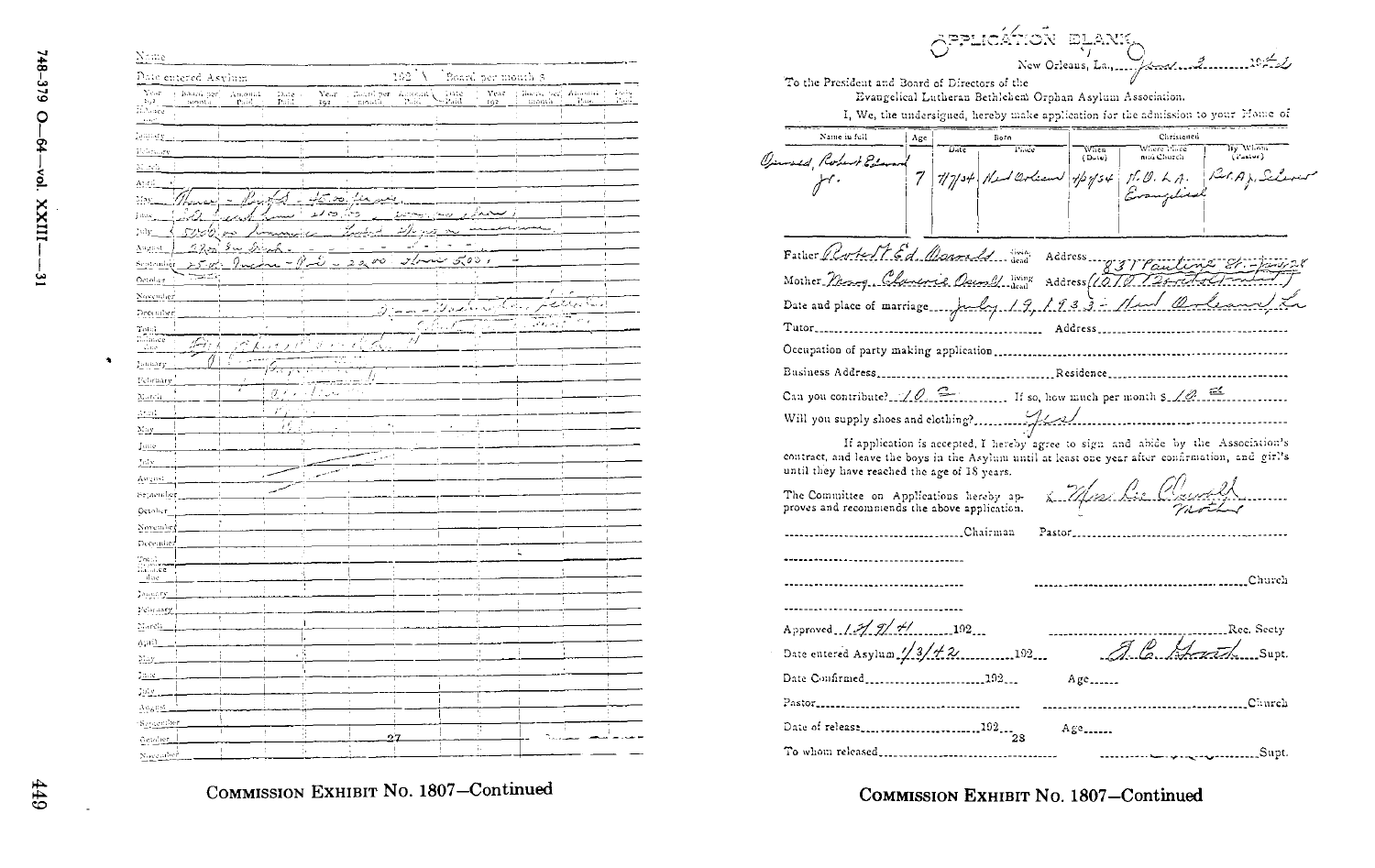|                                           |                      | Carried, Mr. L.<br>Date entered Asvlum Isms, 3, 1942                                   |                  |                          |                                                                                                                          | mother<br>102 |              |                    | Board per month \$ 20. 3  |                                     |
|-------------------------------------------|----------------------|----------------------------------------------------------------------------------------|------------------|--------------------------|--------------------------------------------------------------------------------------------------------------------------|---------------|--------------|--------------------|---------------------------|-------------------------------------|
| Year<br>1996 2<br><b>Tislande</b><br>diam | Board per<br>sassili | $\begin{array}{c} \Lambda \mathrm{mon} \Delta \mathbf{t} \\ \mathrm{Pald} \end{array}$ | $_{mid}$<br>Paid | Vear <sup>1</sup><br>191 | $\begin{tabular}{ c c } \hline \texttt{D\'e} and per & American \\ \texttt{manifix} & Paul \\ \hline \end{tabular}$<br>Y |               | Date<br>Paid | <b>Vear</b><br>102 | Boord per Amacut<br>month | $\frac{D_0 t \alpha}{D_0 t \alpha}$ |
| January                                   |                      | 20.12                                                                                  | 211              |                          |                                                                                                                          |               |              |                    |                           |                                     |
| Peliruary                                 |                      | 10.5                                                                                   | 311              |                          |                                                                                                                          |               |              | μ                  |                           |                                     |
| March                                     |                      | 25.6                                                                                   | 39.65            |                          |                                                                                                                          |               |              |                    |                           |                                     |
| April                                     |                      | 2.0.2                                                                                  | 7/2/             |                          |                                                                                                                          |               |              | 1                  |                           |                                     |
| May                                       |                      | 20.2                                                                                   | 5113             |                          |                                                                                                                          |               |              | jį.                |                           |                                     |
| June                                      |                      | 19.2                                                                                   | 411              |                          |                                                                                                                          |               |              | H.                 |                           |                                     |
| July                                      |                      |                                                                                        |                  |                          |                                                                                                                          |               |              | ä                  |                           |                                     |
| August                                    |                      | 20.2                                                                                   | $27 - 7$         |                          |                                                                                                                          |               |              | ü                  |                           |                                     |
| September                                 |                      | 20.2                                                                                   | 9118             |                          |                                                                                                                          |               |              | U                  |                           |                                     |
| Ortober                                   |                      | $\cdot$ $\tilde{z}$<br>×                                                               | $17 - 24$        |                          |                                                                                                                          |               |              | Ħ                  |                           |                                     |
| November                                  |                      |                                                                                        |                  |                          |                                                                                                                          |               |              |                    |                           |                                     |
| December                                  |                      |                                                                                        |                  |                          |                                                                                                                          |               |              | i                  |                           |                                     |
| $\Upsilon_{\rm OIA}$                      |                      |                                                                                        |                  |                          |                                                                                                                          |               |              | I                  |                           |                                     |
| Balance<br>diso                           |                      |                                                                                        |                  |                          |                                                                                                                          |               |              | f,                 |                           |                                     |
| Innuary                                   |                      |                                                                                        |                  |                          |                                                                                                                          |               |              |                    |                           |                                     |
| Pehruary                                  |                      |                                                                                        |                  |                          |                                                                                                                          |               |              |                    |                           |                                     |
| March                                     |                      |                                                                                        |                  |                          |                                                                                                                          |               |              |                    |                           |                                     |
| April                                     |                      |                                                                                        |                  |                          |                                                                                                                          |               |              |                    |                           |                                     |
| May                                       |                      |                                                                                        |                  |                          |                                                                                                                          |               |              | ł                  |                           |                                     |
| June                                      |                      |                                                                                        |                  |                          |                                                                                                                          |               |              | N                  |                           |                                     |
| July                                      |                      |                                                                                        |                  |                          |                                                                                                                          |               |              | H                  |                           |                                     |
| August                                    |                      |                                                                                        |                  |                          |                                                                                                                          |               |              |                    |                           |                                     |
| September                                 |                      |                                                                                        |                  |                          |                                                                                                                          |               |              | H                  |                           |                                     |
| October                                   |                      |                                                                                        |                  |                          |                                                                                                                          |               |              |                    |                           |                                     |
| November                                  |                      |                                                                                        |                  |                          |                                                                                                                          |               |              | ă                  |                           |                                     |
| December                                  |                      |                                                                                        |                  |                          |                                                                                                                          |               |              | B                  |                           |                                     |
| Total                                     |                      |                                                                                        |                  |                          |                                                                                                                          |               |              |                    |                           |                                     |
| Balance<br>due                            |                      |                                                                                        |                  |                          |                                                                                                                          |               |              |                    |                           |                                     |
| January                                   |                      |                                                                                        | ļ,               |                          |                                                                                                                          |               |              |                    |                           |                                     |
| February                                  |                      |                                                                                        |                  |                          |                                                                                                                          |               |              |                    |                           |                                     |
| March                                     |                      |                                                                                        |                  |                          |                                                                                                                          |               |              |                    |                           |                                     |
| April                                     |                      |                                                                                        |                  |                          |                                                                                                                          |               |              |                    |                           |                                     |
| May                                       |                      |                                                                                        |                  |                          |                                                                                                                          |               |              |                    |                           |                                     |
| Imme                                      |                      |                                                                                        |                  |                          |                                                                                                                          |               |              |                    |                           |                                     |
| July                                      |                      |                                                                                        | ï                |                          |                                                                                                                          |               |              |                    |                           |                                     |
| Angust                                    |                      |                                                                                        | ü                |                          |                                                                                                                          |               |              |                    |                           |                                     |
| September                                 |                      |                                                                                        |                  |                          |                                                                                                                          |               |              | H                  |                           |                                     |

COMMISSION EXHIBIT No. 1807-Continued

Set, 19/5 4801 Victor My Dear Rev. Housek, I nave just received you letter and it is apparent to me that there is a misenderstanding some das. My seams in many To have the children relieve are due to the fact That when I many I shall have to travel with my hundred to much places as he may were To work. We are not able To establish a home wow for the children belovens Mr. Elledall's work lakes him from ally be city. He was only in Dellos a few months when he was transfered to you york them to dender . now goth unth. He expects should is the beautiful to the form with Then expects to be sent out again to source ather breakty for a few moths would the The children handing borg at holds one attenting to arrange for which recharding, For these reason's I think you will understand belles why I wish to have the for attern to the durine. They are more than willing to gentlines it was there have for the groot few years I would nather than way There there in some strange someting water ? I must into agon if you will also guess is there

COMMISSION EXHIBIT No. 1807-Continued

 $\overline{25}$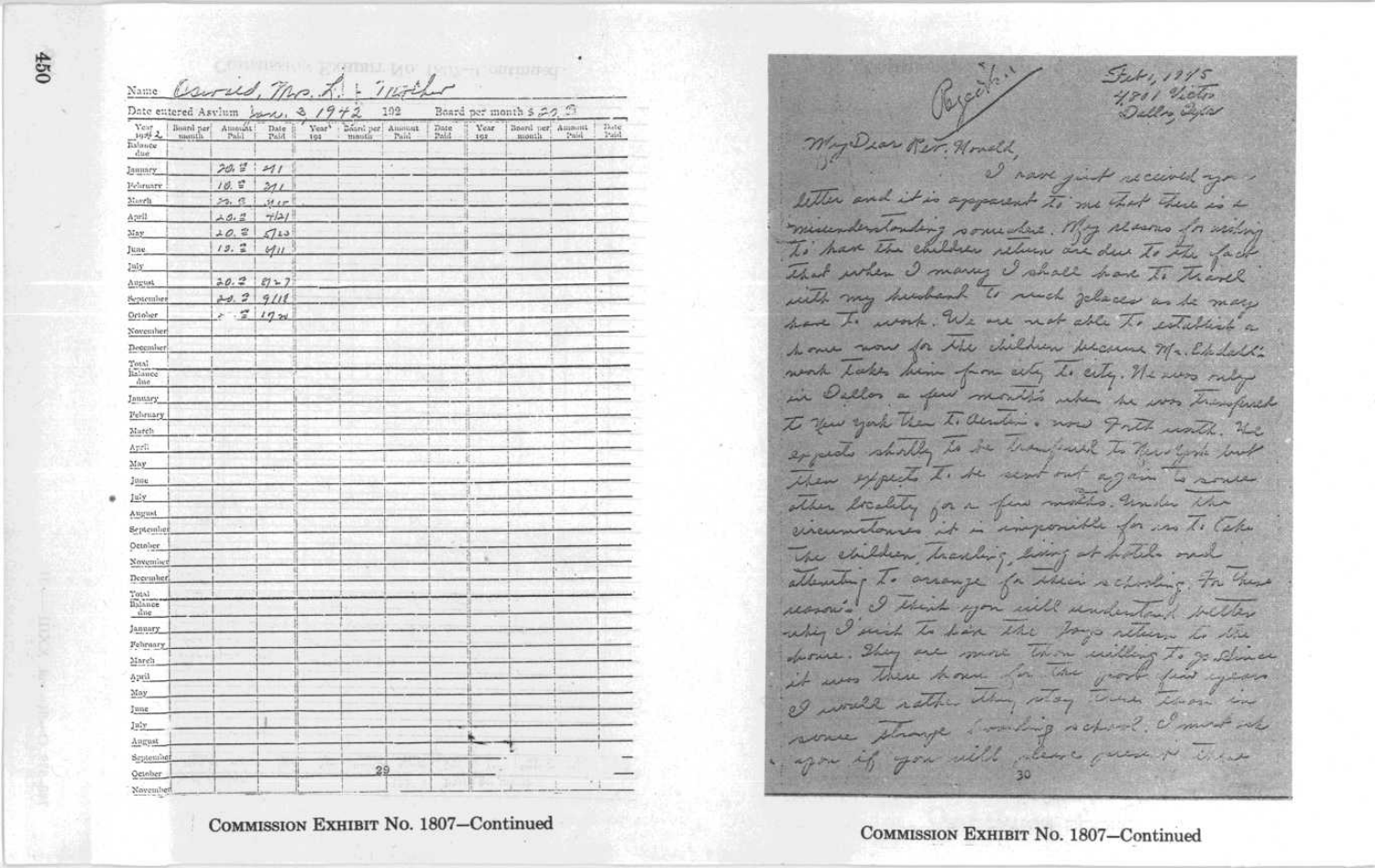diraumetance de Tie Bound of Deischer agen and governich is you them to reconsider their decision as that the lays may have permonent outra of above in fore firence To moving them forme what to school The Marguere mil

COMMISSION EXHIBIT No. 1807-Continued

EVANGELICAL LUTHERAN ESTHLEHEM ORPHAN ASYLUM E413 N. PETERS STREET NEW ORLEANS, LA.  $\Delta$ Lev.  $\hat{\eta}$ ,  $1941$ PHONE FRANKLIN 5031

Page No. 3.

#### APPLICATION COMMITTEE:

No written report received, however, Pastor Honold reported varbally on several cases as follows:-

A member of the Eosrd of Directors of the Home for Incurables advised that they would return 0150.00 of the money paid them for the care of Miss. Hilda Poeck.

A case was submitted by Pastor Nau from Redeemer Church involving a boy 10 years of age, 1 boy 8 years and another 2 years. The mother was maxried to a Mr. Oswald who has also died. While she has some money left from insurance policies finds it necessary to seek employment and would like to have the children placed in the home. Pastor Nau was informed we could do nothing about the boy 2 years old, but something might be done about the other two children. Matter placed in the hands of the Committee with full power to act.

HAUPT CASE: Mr. & Mrs. Geo. Haupt requested permission to take their nicce 8 years old with them for the Christmas Holidays. The mother has given permission. The most they would like to take the child permanently and Pastor Monold suggested they take lezgal adoption proceedings. The mother is not willing to agree to such proceedings. Another plan we suggested. The fos ter home and still retain guardianship over her. The mother is willing to agree to such an excapanant, which would have to be worked through the framing Jurentle Court. On motion made secondad and passed the matter left in the hands of the connitiee with full power to act.

The report was then adopted as a whole.

#### SUPERINTENDENT'S REPORT:

Superintendent reported no change in the enrollment since last report. Fifty children on roll, forty nine in the home and Leonard King at Austin. Superintendet also advised that all children has been placed in different homes Thonksgiving Day. The Film of the home had been shown in Passeagoula and while the attendance was not very good the collection amounted to 020.50. Pastor Honold suggested we try and get the parents and relatives of the children to take them from the home during the Christmas Holidays after the Christmas Eve. celebration. The matter was left to the discretion of the Superintendent.

No report. Mr. Heintzen suggested that we include in SCHOOL BOARD: the Pension Plan our teachers Mr. Koschmann and Miss. Anna Wagner. Ca motion made, seconded and passed this was approved.